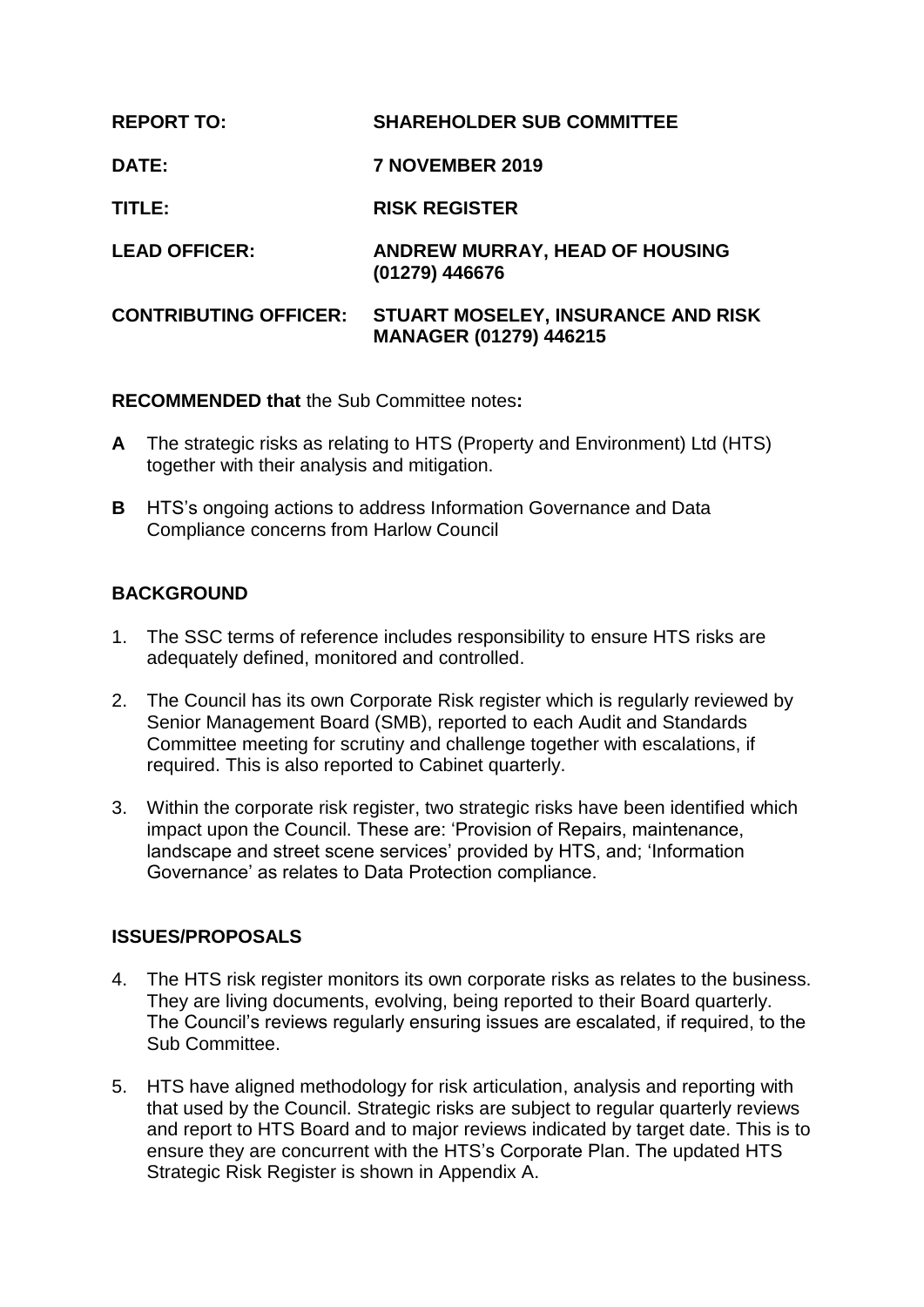- 6. Since the last risk report to the Sub Committee, HTS has continued to liaise with Harlow Council regarding controls for Information Governance relating to compliance a Data Protection/Information Security Action Plan has been set up to ensure HTS is properly dealing with:
	- a) Policy and procedures;
	- b) Privacy Notices;
	- c) Privacy Impact Assessment;
	- d) Data Protection Impact Assessments;
	- e) Objectives (linked to IS27001);
	- f) Data Protection Officer training;
	- g) Workforce Training;
	- h) Publicity and Reminders;
	- i) Contractors;
	- j) Security;
	- k) Audit of Data Protection; and
	- l) Audit of Electronic Data.
- 7. Identified actions within the plan are being worked through. To date HTS report that:
	- a) Two key staff have completed and passed General Data Protection Regulations foundation and practitioner training certificate;
	- b) Data champions to be appointed across the business;
	- c) All staff have attended training sessions;
	- d) Procedures and policies have been reviewed and amended;
	- e) Board Members and Managers trained;
	- f) Data breach log set up and reported monthly to SMB; and
	- g) Harlow Council is preparing the HTS ROPA & Information Sharing Agreement.